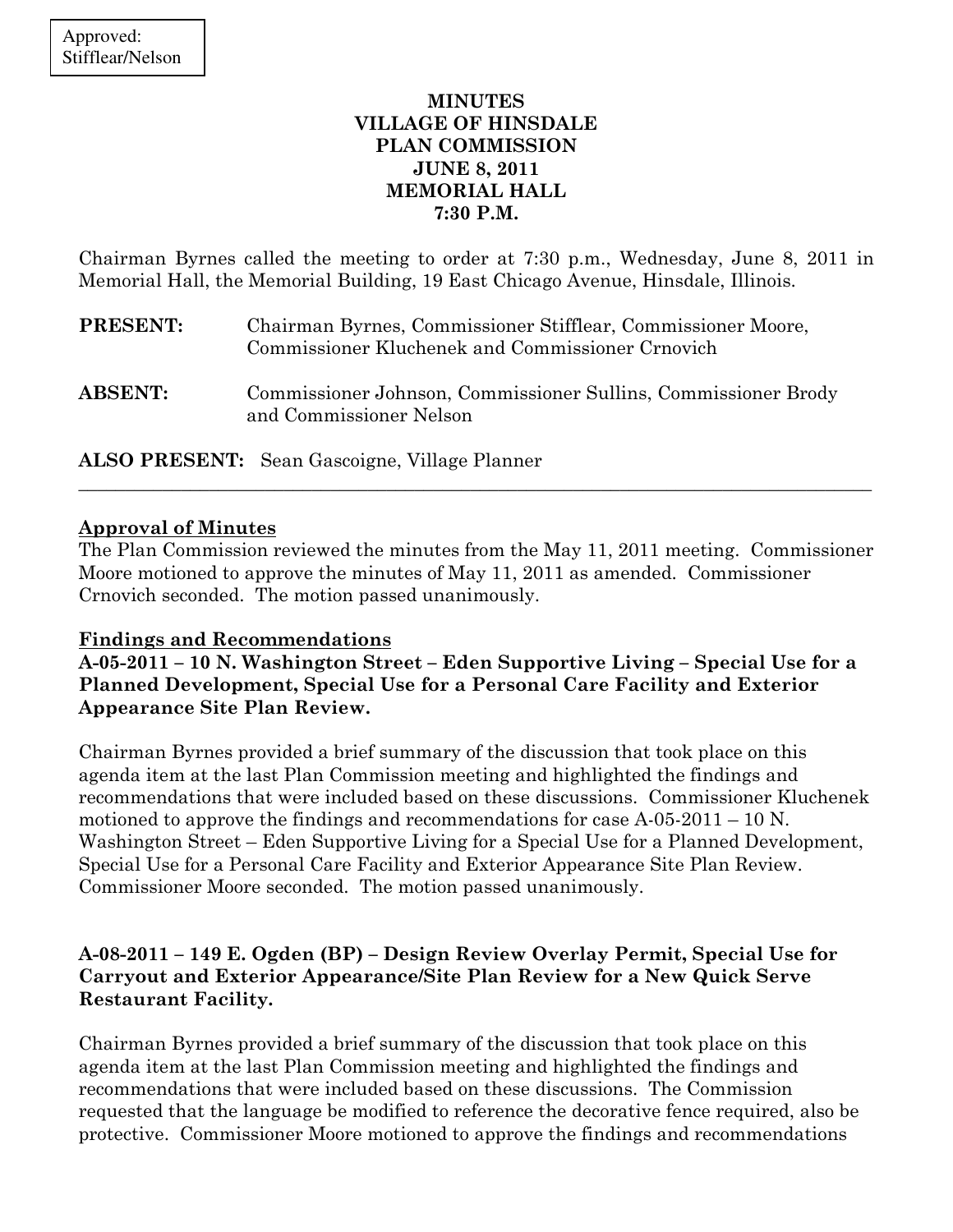#### **Plan Commission Minutes June 8, 2011**

for case A-08-2011 – 149 E. Ogden (BP) – Design Review Overlay Permit, Special Use for Carryout and Exterior Appearance/Site Plan Review for a New Quick Serve Restaurant Facility as amended. Commissioner Crnovich seconded. The motion passed unanimously.

## Scheduling of Public Hearings

A-11-2011 – Text Amendment to Article III, Section 3-110 of the Hinsdale Zoning Code as it relates to the Elimination of the Floor Area Ratio Requirement for New Single-Family Residences that Receive Design Review Approval from the Design Review Commission.

Chairman Byrnes stated the public hearing would be scheduled for July 13, 2011.

# Sign Permit Review 550 W. Ogden Avenue – Hinsdale Orthopaedics – Two Ground Signs

Bill Gilligan, Doctor with Hinsdale Orthopaedics provided a brief description and history of the proposal.

Chairman Byrnes confirmed that the signs would be the same location as the existing signs.

Mr. Gilligan confirmed and indicated that part of the need for the Monroe Street sign was for safety and to properly identify their entrance due to potential confusion with other parking lots immediately adjacent to theirs.

General discussion ensued regarding the proposed properties of the signs.

Chairman Byrnes asked Village Planner Gascoigne if these signs were code compliant.

Mr. Gascoigne indicated that while one ground sign is normally permitted, the Commission is afforded the ability to approve one additional sign of any type already allowed. The one caveat being that if the Commission deemed a second sign appropriate, both signs would now need to comply with the single sign square footage requirement of 50 square feet which these would.

Commissioner Moore stated that because these are replacing existing signs, it is corner lot with two entrances and it meets the square footage requirements, she felt the request was fine.

Commissioner Stifflear asked the Commission to consider that this was adjacent to residential properties and the potential precedence that could be created regarding illuminated signage next to residential districts.

Mr. Gascoigne indicated that the zoning code does already take into consideration, signage next to residential districts by regulating the hours they can be illuminated, setbacks and the foot candle allowances at residential property lines.